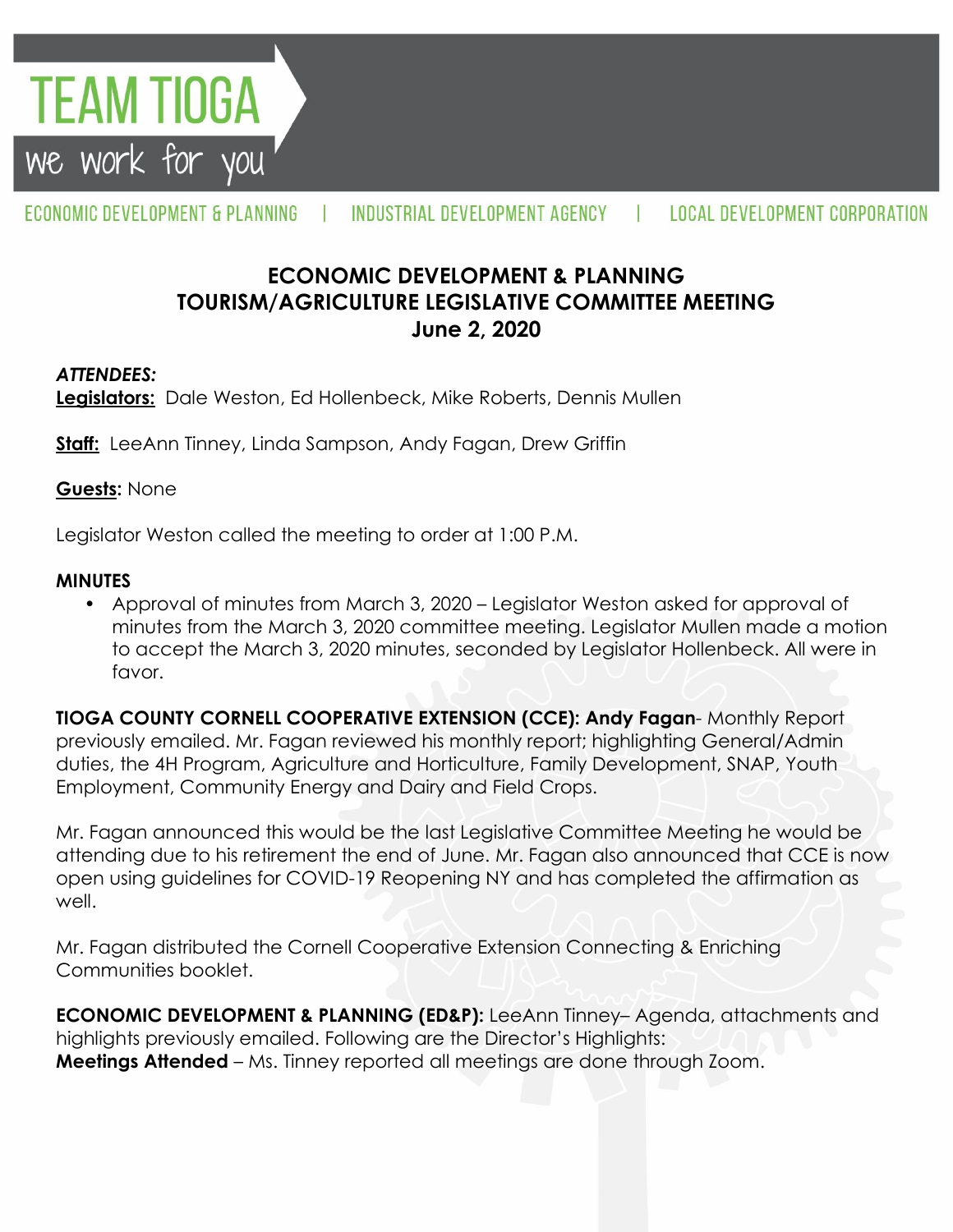- Southern Tier Network- This project continues to move forward. Fujitsu is the consultant completing the broadband study to look at unserved and underserved areas across the five county region; Yates, Schuyler, Chemung, Steuben and Tioga Counties.
- Southern Tier Leaders Regional meeting- Had a conversation with elected officials across the Southern Tier region.
- Economic Development Organizations (Southern Tier) 5/11, 5/26 Meeting every two weeks with the Economic Development Leaders across the 8 county region; sharing information and documents that have been created; very beneficial.
- Tioga County Economic Recovery Advisory Council- 5/6, 5/20, 5/27 This is a group established and made up of 26 representatives from different sectors across the county; sub-groups have been created focusing on specific sectors. A member of TEAM Tioga is participating in each sector, including; business, agriculture, real estate, schools, public sector and private sector. The purpose is to discuss short term needs and resources at this point. Meetings in the near future will begin to discuss long term solutions; trying to identify and assist what the potential challenges will be.
- Congressman Reed updates- 5/11, 5/13, 5/18, 5/21 Participated in these informative meetings.
- Waverly Business Association Attended the monthly meeting.
- Local Development Corporation (Tourism) Monthly meetings continue. Ms. Maffei is actively seeking ways to assist the impacted Tourism related businesses in the County.
- Tioga County Chamber of Commerce There is a change in leadership; Andy Hafer is the new President and CEO of the Chamber. Gwen Kania has retired. Mr. Hafer was previously with Tioga Opportunities and is looking forward to working with TEAM Tioga.
- Empire State Development- A new State Loan Program has rolled out. A couple of TEAM Tioga members participated in the webinar; working with Bob Griffith of the Small Business Development Center (SBDC) who will be responsible for managing that loan fund.
- Finger Lakes Wine Country Tourism Marketing Association Alerted the Finger Lakes Wine Country Tourism Marketing Association and Tioga Downs that, depending what happens with the local budget, it's possible the County will not be participating in the \$60,000.00 fee in 2021.
- TCIDA Loan Committee The loan committee has reviewed six requests for the Emergency Relief Loan Program. Of those six requests, the committee has approved five. \$390,000.00 remains of the \$475,000.00 initially available in the program. As suspected, most businesses went after the Small Business Association (SBA) Programs first because of the level of forgiveness associated with those programs. The Emergency Relief Program is a loan that has to be repaid. Interest in the loan program will most likely increase when the SBA money runs out.
- Tioga County Workforce Strategy This project is in the final stages. A final draft has been completed.
- Press Conferences- 5/6, 5/13, 5/20 ED&P gave updates at these press conferences.
- Municipal Visits
	- o Town of Owego Providing assistance with a CFA regarding their salt barn funding.
- **•** Business Visits
	- o Tioga Downs
- Presentations
	- o MWBE Virtual Expo Spoke about COVID-19 resources in Tioga County with two others on the panel; this meeting was well attended.
	- o ZOOM- 5/22 Hosted a Zoom meeting with businesses addressing Phase 1 re-opening.

o ZOOM- 5/29 - Hosted Zoom meeting with businesses addressing Phase 2 re-opening. Will be hosting another Zoom meeting addressing Phase 3 re-opening when it is permitted.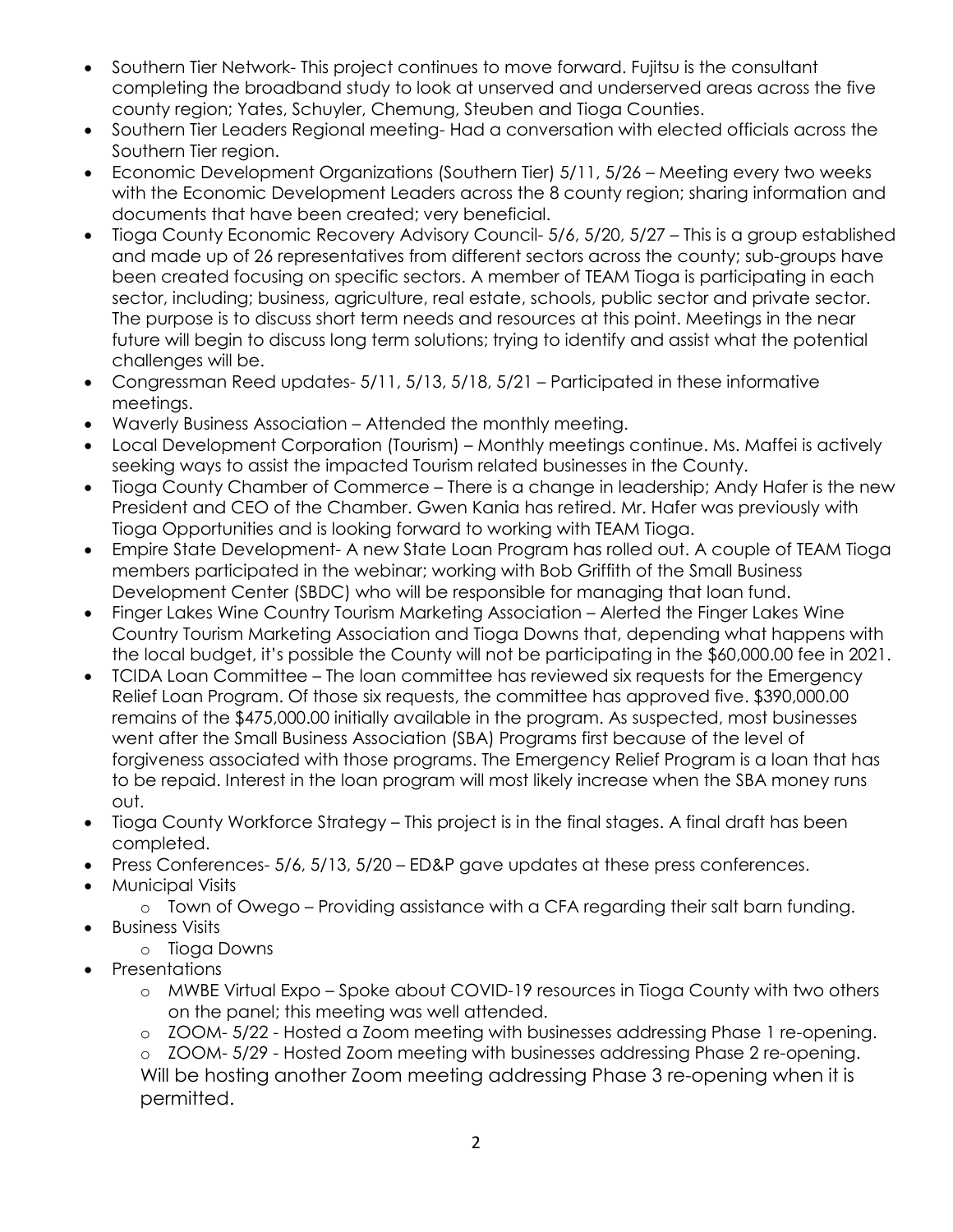# **Department Highlights**

- 2020 Census- Ms. Jardine presented at one of the press conferences; explaining why the Census is important and tying it into our work on COVID-19.
- Village of Owego DRI- We continue to work on this project. We have been told by the State to keep moving forward; we have been encouraging everyone to complete their plans.
- Land Bank Second round of funding has been awarded; \$560,000.00. Ms. Saraceno has submitted a plan on how that is to be managed.
	- o Six properties in Waverly have been sold Fulton St., Chemung St., Park Place, Cayuta Ave., Chemung St., Howard St.; an offer has been made on Providence St.
	- o Continues outreach for remaining properties; Park Place in Waverly and Liberty St., Temple St., Chestnut St. in Owego, as well as a rehab on Lincoln St. in Waverly.
- Community Development
	- o Foundation Coalition Emergency Fund Ms. Hendrickson brought this group together before COVID-19, however during this time the Foundation Coalition has come together to establish a not-for-profit specific relief fund. Because of its success, they are looking into providing another round.
	- o Non- Profit Activity Ongoing.
	- o Community assistance Ongoing.
- Workforce
	- o Phase II Implementation Strategy- Spoke about earlier in the meeting; nearing completion.
- $\bullet$  Ag
	- o 8 Year District Review This project continues for the following 2 districts:
		- District Notice received (Owego-Nichols)
		- District Notice received (Spencer/Candor/Barton/Tioga)

Response has been considerably less compared to previous years; Ms. Jardine and Ms. Griffiths have been making phone calls to gather information to complete the reviews.

- Planning
	- o 239 Reviews- None for May.
	- o Active Plans
		- REAP- Tioga County Code Enforcement Shared Services Feasibility Study continues.
		- **REAP- Tioga County Workforce Pipeline Study, Phase II, continues.**
- Grants
	- o Potential
		- REAP- USDA Community Facilities, Town of Richford- (water system)
		- **REAP- USDA Community Facilities, Richford Fire Dept.- (fire station)**
		- REAP- USDA, Village of Spencer- Raymond Hadley (equipment)
		- **•** Owego Elks Lodge (TBD)
		- **Town of Berkshire (TBD)- rec trail**
		- Village of Newark Valley- USDA Community Facilities (equipment)
	- o Pending
		- **Tioga County-Snowmobile**
		- **T** Town of Berkshire-DOT TAP funding (sidewalk extension)
		- Village of Owego- Rural Innovation Initiative (CPSI)
		- Owego Apalachin Central School District- WDI (workforce)
		- Town of Richford- SAM, Assemblyman Friend (highway equipment)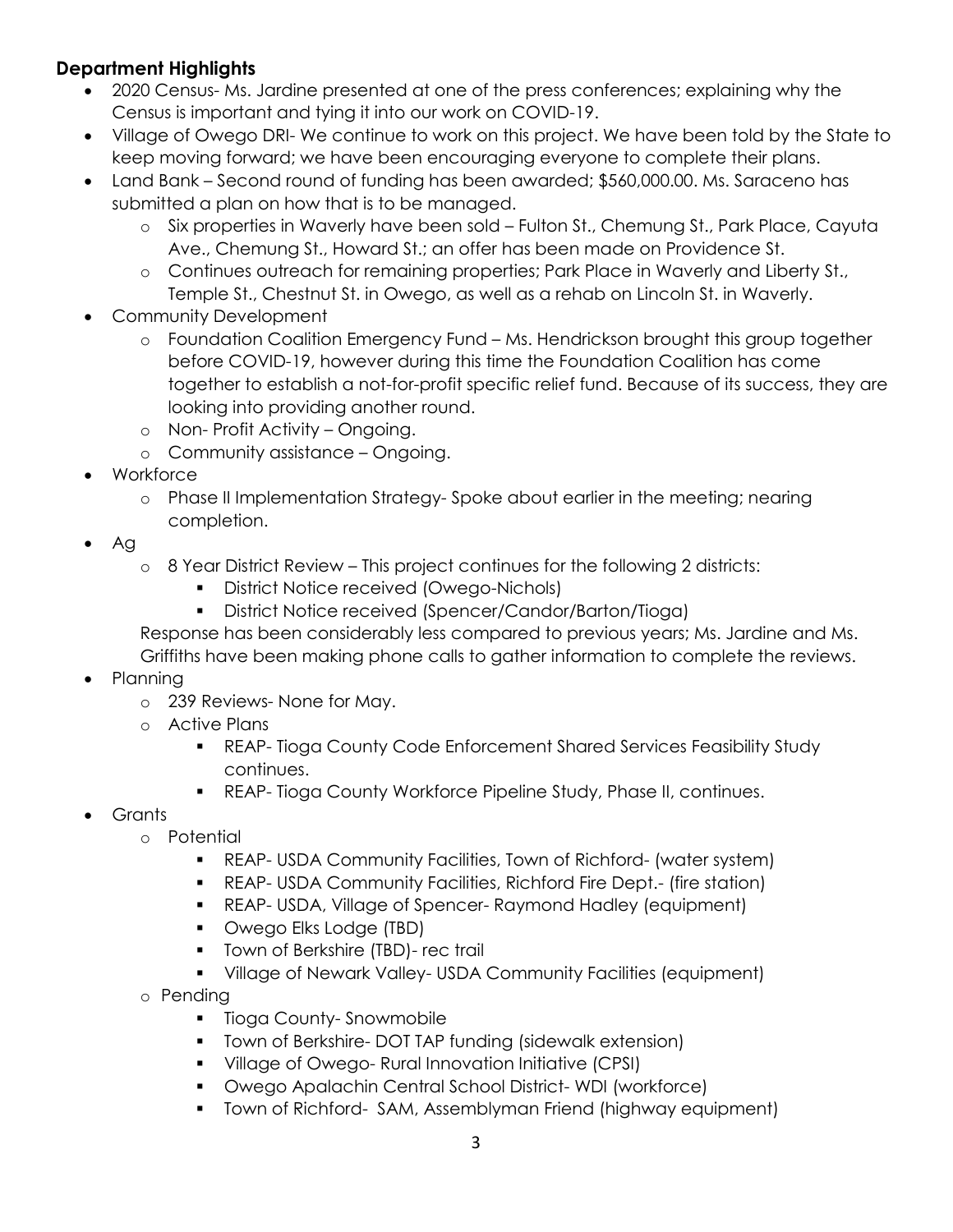- **NYS 2020 Census Outreach Funding**
- **IDA-USDA RBDG, Multi-county broadband study**
- **IDA- USDA RBDG, ag value chain study**
- USDA RDBG, North Avenue Revitalization Program
- **Waverly Glen Park- Mildred Faulkner Truman**
- Northern Tioga Chamber- Community Foundation (facilities improvements)
- **FILT** Foundation Coalition-Hooker Foundation, TCFC Emergency Fund
- **F** Foundation Coalition-Avangrid, TCFC Emergency Fund

o Active

- **Village of Owego- RESTORE NY, Briggs/Award**
- **Village of Owego- Downtown Revitalization Initiative**
- Village of Spencer- Nichols Park (grandstand restoration)
- Village of Spencer- Nichols Park (historic register nomination)
- **Village of Waverly-NYS Parks, Waverly Glen Park**
- **Village of Waverly- RESTORE NY, Twigg**
- REAP- USDA, Code Enforcement Shared Services Feasibility Study
- REAP- USDA REDI, Strategic Planning (extended 1 year)
- REAP- USDA, Workforce Pipeline Strategy Study- Phase 2
- **REAP- USDA, Public Well (equipment)**
- **REAP- Tioga Downs, Tioga Theater (study)**
- TCPDC- Enterprise Community Partners (land bank funds)- X2
- **Village of Owego- Design Connect (Art Park)**
- **Village of Owego-Main Street (CFA)**
- **Midwestern Pet Foods (CFA)**
- **Racker (CFA)**
- o Completed
	- **Village of Owego- Evergreen Cemetery Cultural Landscape Report**
	- **F** Foundation Coalition-Lockheed Martin, TCFC Emergency Fund
	- **FILM** Foundation Coalition- Fannie Hyde, TCFC Emergency Fund
	- **F** Foundation Coalition-Mildred Faulkner Truman, TCFC Emergency
	- **Foundation Coalition- Community Foundation, TCFC Emergency**
	- **F** Foundation Coalition-Senior Citizens Foundation, TCFC Emergency

Not on the agenda, Ms. Tinney reported that TEAM Tioga is starting a campaign, "Stay the Course." The purpose is of this campaign is to encourage businesses and the general public to continue with COVID-19 practices to keep our numbers within the metrics, so we can continue with the phased opening. Also, Ms. Tinney pointed out that the list of affirmations are coming in and TEAM Tioga is comparing that information with their database of businesses. TEAM staff members are reaching out to those businesses who have not completed their affirmations to encourage them to do so.

- 2020 Budget Ms. Tinney provided a memo to the Treasurer's Office with the requested budget modification.
	- o Economic Development-
		- **10% modification**
	- o Planning-
		- **10% modification**